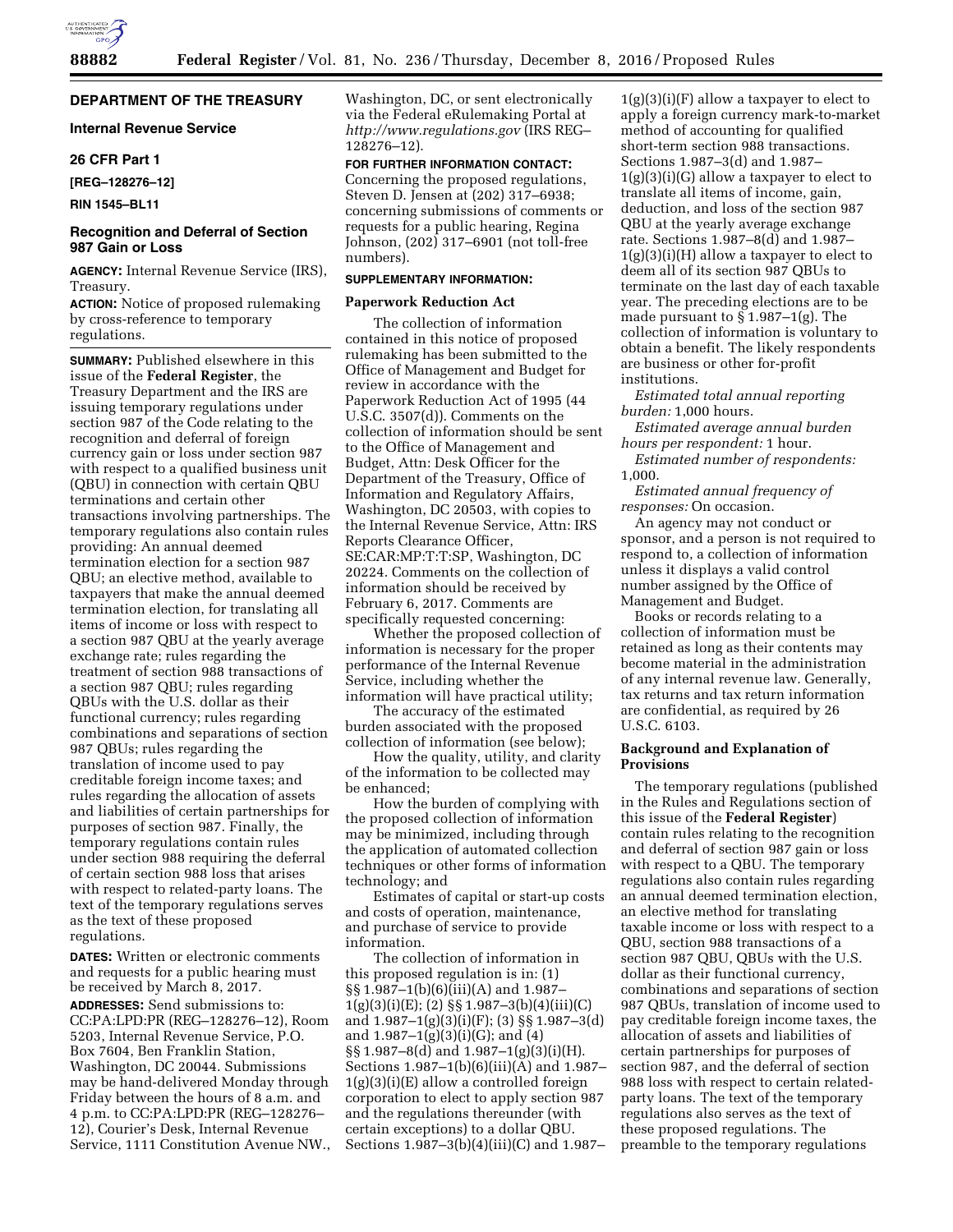explains those regulations and these proposed regulations.

### **Special Analyses**

Certain IRS regulations, including these, are exempt from the requirements of Executive Order 12866, as supplemented and reaffirmed by Executive Order 13563. Therefore, a regulatory impact assessment is not required. It is hereby certified that these regulations will not have a significant economic impact on a substantial number of small entities within the meaning of section 601(6) of the Regulatory Flexibility Act (5 U.S.C. chapter 6). Accordingly, a regulatory flexibility analysis is not required. This certification is based on the fact that these regulations will primarily affect U.S. corporations that have foreign operations, which tend to be larger businesses. Pursuant to section 7805(f) of the Code, these regulations have been submitted to the Chief Counsel for Advocacy of the Small Business Administration for comment on their impact on small business.

## **Comments and Public Hearing**

Before these proposed regulations are adopted as final regulations, consideration will be given to any comments that are submitted timely to the IRS as prescribed in this preamble under the **ADDRESSES** heading. The Treasury Department and the IRS request comments on all aspects of the proposed rules. In addition, the Treasury Department and the IRS request comments on the application of section 987 to entities and QBUs described in  $\S 1.987-1(b)(1)(ii)$  to which the final regulations are not applicable (excluded entities and QBUs). Comments are requested on whether the Treasury Department and the IRS should issue regulations applying the foreign exchange exposure pool methodology described in §§ 1.987–3 and –4 to excluded entities and QBUs. Comments are also requested on the modifications, if any, that should be made to the foreign exchange exposure pool methodology adopted in the final regulations with respect to excluded entities and QBUs. All comments will be available at *[www.regulations.gov](http://www.regulations.gov)* or upon request. A public hearing will be scheduled if requested in writing by any person that timely submits written comments. If a public hearing is scheduled, notice of the date, time, and place for the hearing will be published in the **Federal Register**.

### **Drafting Information**

The principal author of these regulations is Mark E. Erwin of the Office of Associate Chief Counsel (International). However, other personnel from the IRS and the Treasury Department participated in their development.

### **List of Subjects**

Income taxes, Reporting and recordkeeping requirements.

## **Proposed Amendments to the Regulations**

Accordingly, 26 CFR part 1, as amended elsewhere in this issue of the **Federal Register**, is proposed to be further amended as follows:

## **PART 1—INCOME TAXES**

■ **Paragraph 1.** The authority citation for part 1 continues to read in part as follows:

**Authority:** 26 U.S.C. 985, 987, 989(c) and 7805 \* \* \*

■ **Par. 2.** Section 1.987–1 is amended by adding paragraphs (b)(1)(iii), (b)(6),  $(c)(1)(ii)(B), (c)(3)(i)(E), (d)(3), (f),$  $(g)(2)(i)(B)$  and  $(C)$ , and  $(g)(3)(i)(E)$ through (H) to read as follows:

#### **§ 1.987–1 Scope, definitions, and special rules.**

- \* \* \* \* \*
- (b) \* \* \*
- $(1) * * * *$

(iii) [The text of the proposed amendment to  $\S 1.987-1(b)(1)(iii)$  is the same as the text of  $\S 1.987 - 1T(b)(1)(iii)$ published elsewhere in this issue of the **Federal Register**].

\* \* \* \* \* (6) [The text of the proposed amendment to  $\S 1.987-1(b)(6)$  is the same as the text of  $\S 1.987 - 1T(b)(6)$ published elsewhere in this issue of the **Federal Register**].

- \* \* \* \* \*
	- (c) \* \* \*
	- $(1) * * * *$  $(ii) * * * *$
	-

(B) [The text of the proposed amendment to  $\S 1.987-1(c)(1)(ii)(B)$  is the same as the text of § 1.987– 1T(c)(1)(ii)(B) published elsewhere in this issue of the **Federal Register**]

- \* \* \* \* \*
	- (c) \* \* \*  $(3) * * * *$
	- $(i) * * * *$
	-

(E) [The text of the proposed amendment to  $\S 1.987-1(c)(3)(i)(E)$  is the same as the text of  $\S 1.987 - 1T(c)(3)(i)(E)$ published elsewhere in this issue of the **Federal Register**].

- \* \* \* \* \*
	- (d) \* \* \*

(3) [The text of the proposed amendment to  $\S 1.987-1(d)(3)$  is the

same as the text of  $\S 1.987 - 1T(d)(3)$ published elsewhere in this issue of the **Federal Register**].

\* \* \* \* \* (f) [The text of the proposed amendment to § 1.987–1(f) is the same as the text of § 1.987–1T(f) published elsewhere in this issue of the **Federal Register**].

- \* \* \* \* \*
	- (g) \* \* \*
	- $(2) * * * *$
- $(i) * * * *$

(B) [The text of the proposed amendment to  $\S 1.987 - 1(g)(2)(i)(B)$  is the same as the text of § 1.987– 1T(g)(2)(i)(B) published elsewhere in this issue of the **Federal Register**].

(C) [The text of the proposed amendment to  $\S 1.987 - 1(g)(2)(i)(C)$  is the same as the text of § 1.987– 1T(g)(2)(i)(C) published elsewhere in this issue of the **Federal Register**].

- $\star$   $\qquad$   $\star$   $\qquad$   $\star$
- $(3) * * * *$
- $(i) * * * *$

(E) [The text of the proposed amendment to  $\S 1.987-1(g)(3)(i)(E)$  is the same as the text of  $\S 1.987 - 1T(g)(3)(i)(E)$ published elsewhere in this issue of the **Federal Register**].

(F) [The text of the proposed amendment to  $\S 1.987-1(g)(3)(i)(F)$  is the same as the text of  $\S 1.987 - 1T(g)(3)(i)(F)$ published elsewhere in this issue of the **Federal Register**].

(G) [The text of the proposed amendment to  $\S 1.987 - 1(g)(3)(i)(G)$  is the same as the text of § 1.987–  $1T(g)(3)(i)(G)$  published elsewhere in this issue of the **Federal Register**].

(H) [The text of the proposed amendment to  $\S 1.987 - 1(g)(3)(i)(H)$  is the same as the text of § 1.987– 1T(g)(3)(i)(H) published elsewhere in this issue of the **Federal Register**]. \* \* \* \* \*

■ **Par. 3.** Section 1.987–2 is amended by adding paragraph (c)(9) to read as follows:

#### **§ 1.987–2 Attribution of items to eligible QBUs; definition of a transfer and related rules.**

- \* \* \* \* \*
	- (c) \* \* \*

(9) [The text of the proposed amendment to  $\S 1.987 - 2(c)(9)$  is the same as the text of  $\S 1.987 - 2T(c)(9)$ published elsewhere in this issue of the **Federal Register**].

\* \* \* \* \* ■ **Par. 4.** Section 1.987–3 is amended by adding paragraphs (b)(2)(ii), (b)(4), (c)(2)(ii) and (v), (d), and *Example 9*  through *Example 14* of paragraph (e) to read as follows: